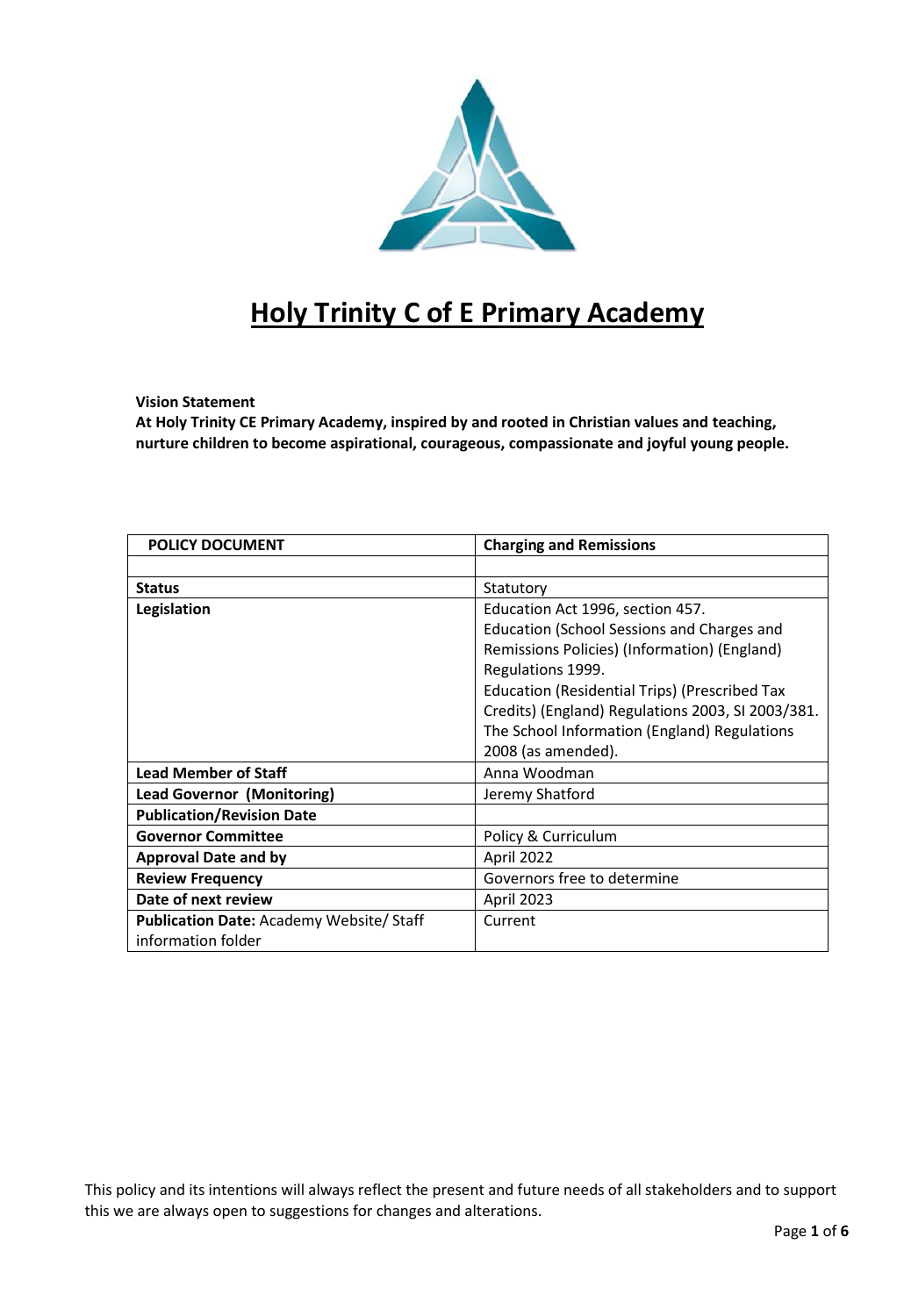## **Table of Contents**

| $\mathbf{1}$ |  |
|--------------|--|
| 2            |  |
| 3            |  |
| 4            |  |
| 5            |  |
| 6            |  |
| 7            |  |
| 8            |  |
| 9            |  |
| 10           |  |
| 11           |  |
| 12           |  |
| 13           |  |
| 14           |  |
| 15           |  |
| 16           |  |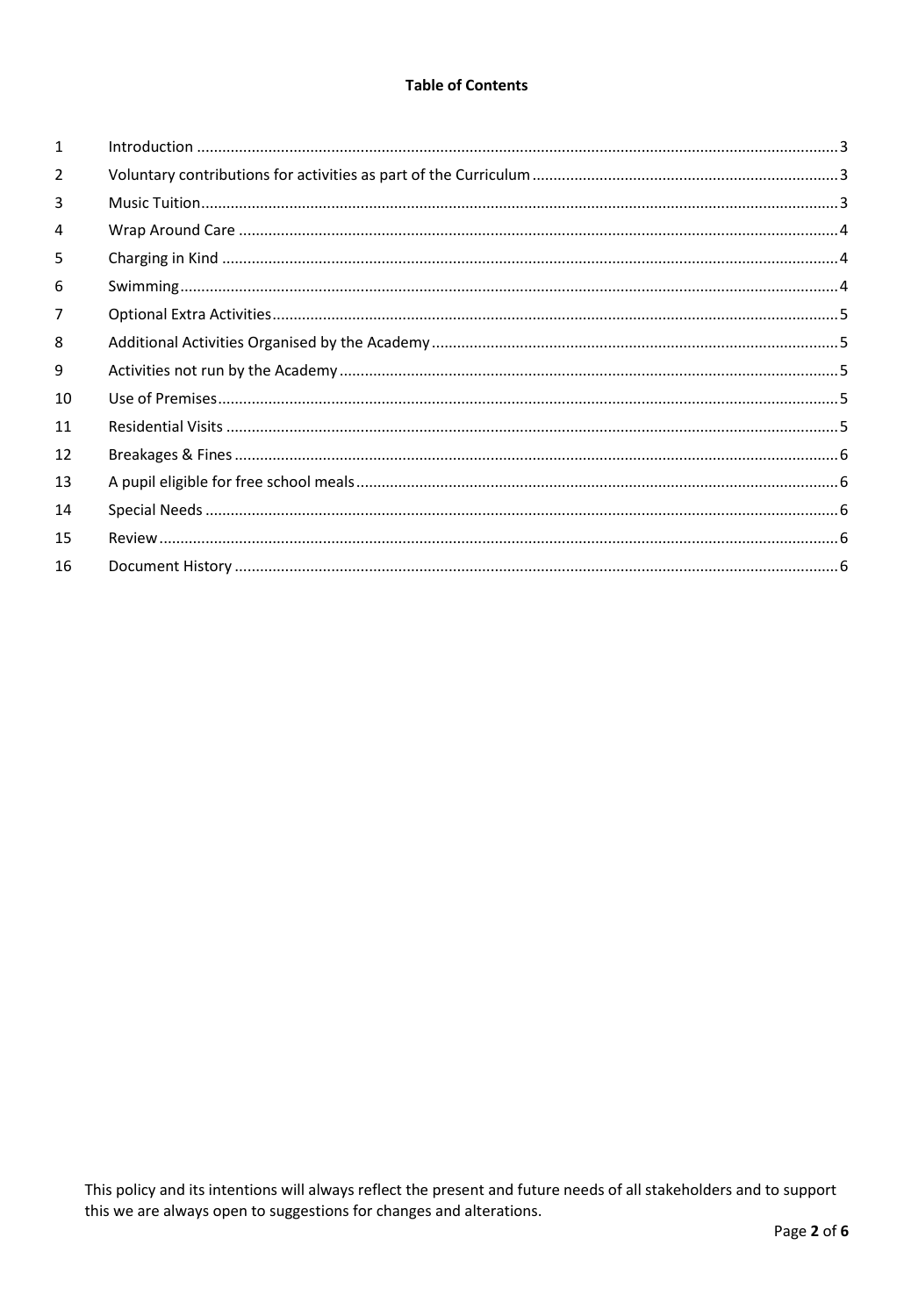# <span id="page-2-0"></span>**1 Introduction**

- 1.1 Holy Trinity CE Primary Academy is required by law to publish a policy on charging for academy activities. The Education Act1996 establishes the basic principle that the education provided by any maintained school/academy for its registered pupils should be free of charge. This basic underlying principle requires that there should be no school/academy admission charge and no charge for any related activity which takes place during school/academy time.
- 1.2 The Governing Body of Holy Trinity CE Primary Academy recognises the valuable contribution that the wide range of additional activities, including clubs, trips and residential experiences can make towards children's personal and social education. The Governing Body aims to promote and provide such activities, wherever resources permit, both as part of a broad and balanced curriculum for the pupils and as additional optional activities.
- 1.3 The Governing Body will take into account the finite resources available to the school for remission of payments.
- 1.4 The Governing Body may amend the categories of activity for which a charge or contribution may be required.
- 1.5 Nothing in this Policy statement precludes the Governing Body from inviting Parents to make voluntary contributions towards the cost of providing education for pupils. Indeed, if such voluntary contributions are not forthcoming then many of the activities (in particular visits) may not be able to take place.
- 1.6 The Governing Body will decide on an amount each year out of its delegated budget for the remission of charges, and the level of remission for each activity.

## <span id="page-2-1"></span>**2 Voluntary contributions for activities as part of the Curriculum**

- 2.1 When organising school trips, visits or workshop activities which enrich the curriculum and educational experience of the children, the school invites parents to contribute to the cost of the activity. All contributions are voluntary; however, if the Academy does not receive sufficient voluntary contributions, it may cancel the activity.
- 2.2 If a parent wishes their child to take part in a school trip or event, but is unwilling or unable to make a voluntary contribution, the child is still allowed to participate fully in the trip or activity as long as parental consent has been given.
- 2.3 If appropriate and funds allow, the Academy or PFA may pay a proportion of the costs in order to support a visit. Information concerning how a trip is funded will be available on request from the headteacher.

#### <span id="page-2-2"></span>**3 Music Tuition**

- 3.1 All children study music as part of the normal school curriculum. The Academy does not charge for this. Extra-curricular musical clubs provided by the school are also without charge.
- 3.2 There is a charge for individual or group music tuition if this is not part of the curriculum. This charge is paid directly to the person or organization which provides the tuition.
- <span id="page-2-3"></span>3.3 The Academy will give parents information about additional music tuition via the academy weekly newsletter.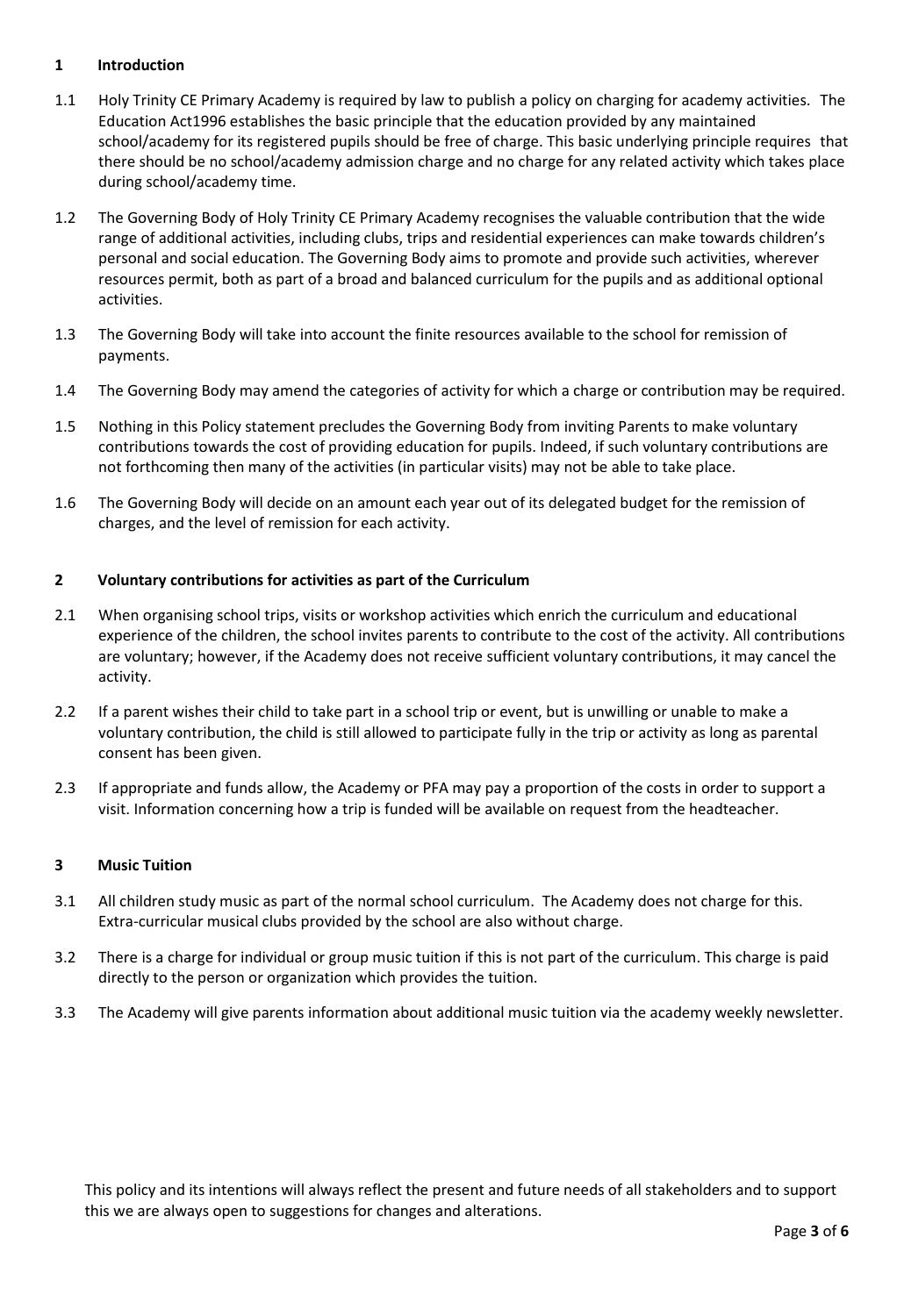## **4 Wrap Around Care**

4.1 The Academy offers Wrap Around Care. The following charges are correct at the time of writing: April 2022.

Places will be allocated on a First Come, First Served basis and once we have reached our maximum number of children there will be no more places available.

We cannot refund money for sessions not attended, unless that non-attendance was due to the school cancelling the Wrap Around Care club.

4.2 Breakfast Club Child Care from 8.00am – 8.30am. Cost £4

Short Afternoon Child Care 3.00pm - 4.00pm. This includes a light snack. Cost £6. When the first hour is exceeded by 5 minutes the charges will automatically fall into the next charging bracket.

Short Afternoon Child Care 4.00pm – 5.30pm. Offered after a special interest Club £6. When the session is exceeded by 5 minutes the charges will automatically fall into the next charging bracket.

 Full Afternoon Child care 3.00pm - 5.30pm. This includes a light snack. Cost £12.00 each (1st child) £10.00 each (2nd child +) There is a £6 charge for every five minutes or part thereof after 5.30pm for each child.

- 4.5 Payments can be made via: SchoolMoney online payment service, Cash, Cheque (made payable to Holy Trinity CE Primary Academy)
- 4.7 Covid19 restrictions:

Where national guidance imposes Covid 19 restrictions, the Academy is unable to accept "Walk in" children or children asking for places at short notice. The Academy can only accept 15 children in each session and they have to be the same 15 children to maintain the integrity of the Wrap Around Care Bubble, so the first 15 to sign up with be the members of that Bubble. Places will be allocated on a First Come, First Served basis and once the Academy has reached 15 children there will be no more places available. The Academy is not allowed to exceed this number until Covid restrictions are lifted.

4.8 The Academy cannot refund money for Wrap Around Care sessions not attended, unless that non-attendance was due to the school cancelling the club.

## <span id="page-3-0"></span>**5 Charging in Kind**

- 5.1 The cost of ingredients, materials, equipment etc. needed for practical subjects such as food technology or DT is budgeted for and borne by the academy. However, the academy may charge for or require the supply of ingredients and materials if the product is to be owned and taken home by the child afterwards e.g. food products, models containing electrical equipment or batteries.
- <span id="page-3-1"></span>5.2 The academy will inform parents prior to activities, giving them the choice to pay for materials or purchase their own materials for the activity.

#### **6 Swimming**

6.1 Where the academy organises swimming lessons, these will take place in school time and are part of the curriculum. The Academy reserves the right to ask for a voluntary contribution to cover the cost of transport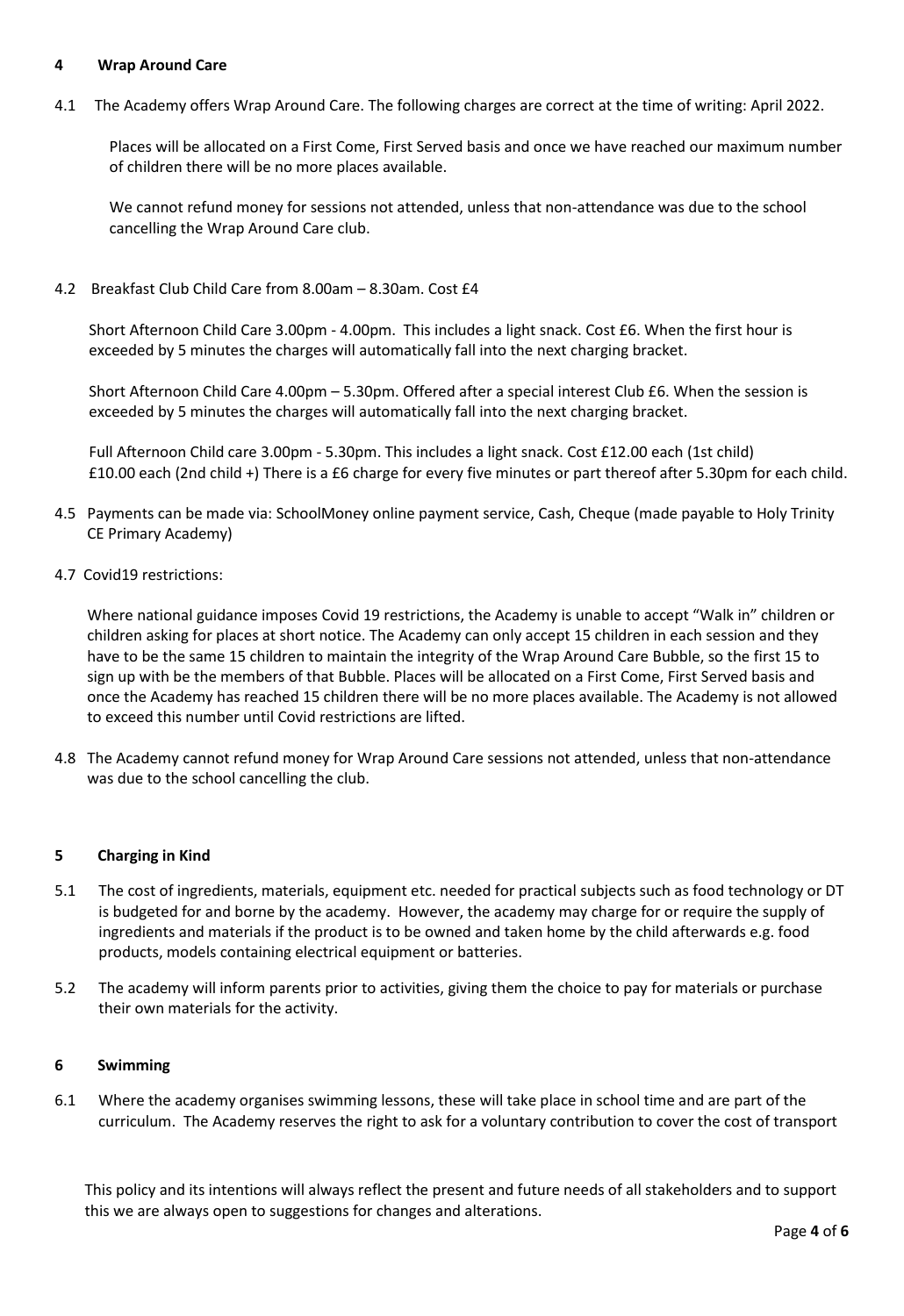<span id="page-4-0"></span>to and from the pool, provision of a lifeguard/specialist teacher and hire of the pool itself. The Academy informs parents when these lessons are to take place and asks for their written permission for their child to take part in these.

# 7 **Optional Extra Activities**

(Activities which take place wholly or mainly outside school hours and are not required in order to fulfil statutory duties relating to the National Curriculum or to Religious Education)

7.1 It is the governors' policy to charge for such activities organised by the academy. The basis for calculating the charge will be proportionate for each participating pupil for travel, board & lodging, materials, books, equipment, entrance fees and insurance.

## <span id="page-4-1"></span>**8 Additional Activities Organised by the Academy**

- 8.1 The following is a list of additional activities organised by the academy, which may require voluntary contributions from parents. This list is not exhaustive:
	- sporting activities which require transport expenses;
	- outdoor adventure activities;
	- visits to the theatre;
	- school trips abroad;
	- musical events

## <span id="page-4-2"></span>**9 Activities not run by the Academy**

<span id="page-4-3"></span>9.1 When an organization acting independently of the school arranges an activity to take place during school hours and parents want their children to join the activity, such organization may charge parents.

#### **10 Use of Premises**

- 10.1 At the headteacher's discretion the Academy may allow the use of our premises by local community groups outside of school hours. This may be free of charge or the headteacher may accept a donation to cover costs.
- 10.2 In the event of a commercial organization wishing to use our premises, the headteacher in appropriate circumstances may allow this but a formal charge incorporating vat will be made.

# <span id="page-4-4"></span>**11 Residential Visits**

- 11.1 The Academy organises residential visits from time to time. The cost of these trips includes board & lodging, transport, materials, entrance to any sites visited and charges for any activities to be experienced. Children of families on forms of benefit (income support, jobseekers allowance, child tax credit or pension credit) may be exempt from paying board and lodging costs.
- 11.2 Non-residential trips may also be organized for children not wishing to stay away from home. The cost of these trips will be based on travel costs, entrance to sites, materials and charges for activities experienced.